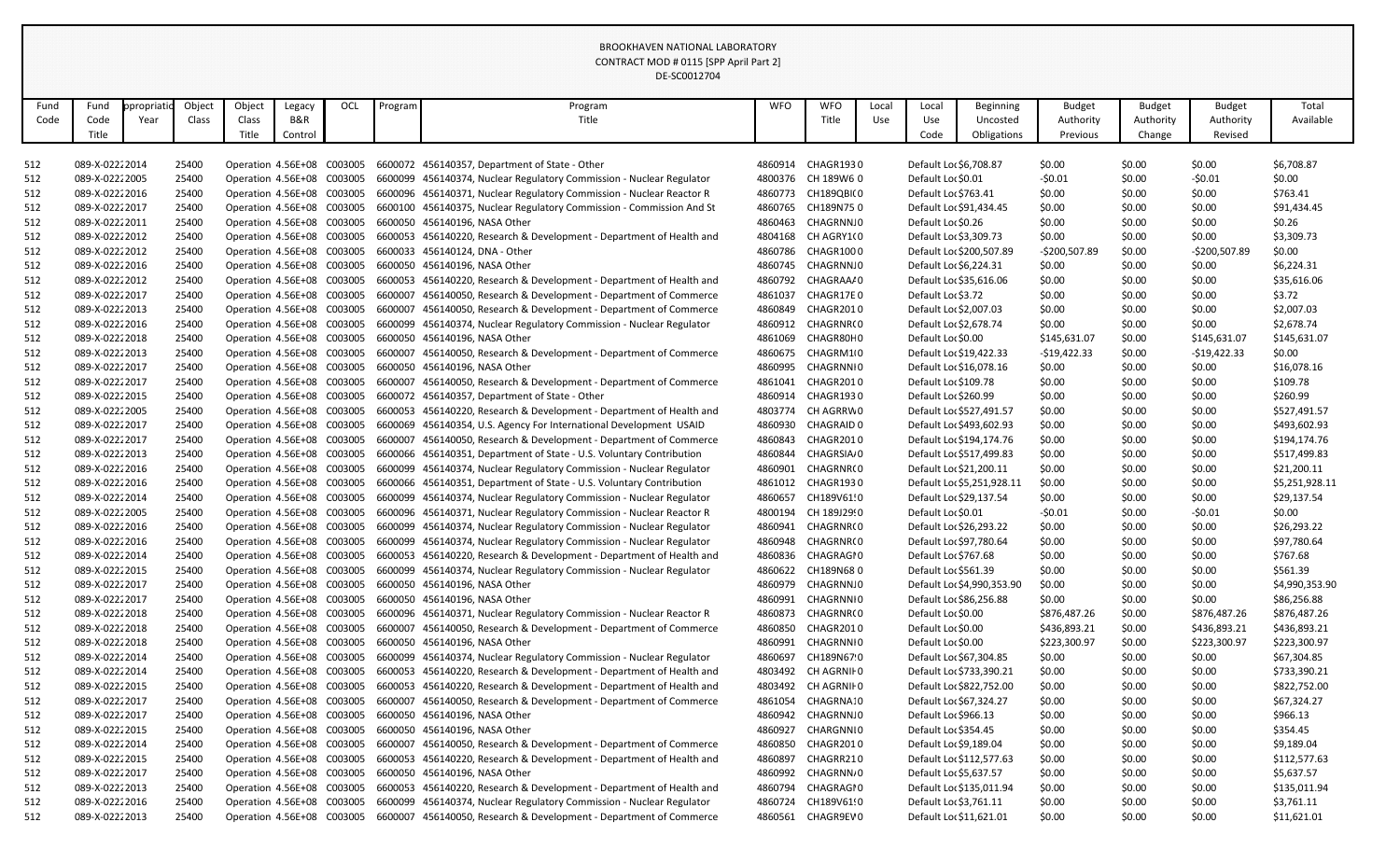| Fund | Fund            | ppropriati | Object | Object                     | Legacy  | OCL | Program | Program                                                                                         | <b>WFO</b> | <b>WFO</b>               | Local | Local                   | <b>Beginning</b>           | <b>Budget</b>  | <b>Budget</b> | <b>Budget</b>  | Total          |
|------|-----------------|------------|--------|----------------------------|---------|-----|---------|-------------------------------------------------------------------------------------------------|------------|--------------------------|-------|-------------------------|----------------------------|----------------|---------------|----------------|----------------|
| Code | Code            | Year       | Class  | Class                      | B&R     |     |         | Title                                                                                           |            | Title                    | Use   | Use                     | Uncosted                   | Authority      | Authority     | Authority      | Available      |
|      | Title           |            |        | Title                      | Control |     |         |                                                                                                 |            |                          |       | Code                    | Obligations                | Previous       | Change        | Revised        |                |
| 512  | 089-X-0222 2005 |            | 25400  | Operation 4.56E+08 C003005 |         |     |         | 6600099 456140374, Nuclear Regulatory Commission - Nuclear Regulator                            | 4800324    | CH 189L25 0              |       | Default Loc \$133.81    |                            | $-5133.81$     | \$0.00        | $-5133.81$     | \$0.00         |
| 512  | 089-X-02222009  |            | 25400  | Operation 4.56E+08 C003005 |         |     |         | 6600067 456140352, Department of State - U.S. Voluntary Contribution                            | 4860553    | CHAGRSIA <sub>/</sub> 0  |       | Default Loc \$39.54     |                            | $-539.54$      | \$0.00        | $-539.54$      | \$0.00         |
| 512  | 089-X-0222 2013 |            | 25400  | Operation 4.56E+08 C003005 |         |     | 6600067 | 456140352, Department of State - U.S. Voluntary Contribution                                    | 4860796    | CHAGRSIA <sub></sub> , 0 |       | Default Loc \$19.78     |                            | \$0.00         | \$0.00        | \$0.00         | \$19.78        |
| 512  | 089-X-0222 2014 |            | 25400  | Operation 4.56E+08 C003005 |         |     | 6600007 | 456140050, Research & Development - Department of Commerce                                      | 4860561    | CHAGR9EV 0               |       | Default Loc \$8,737.52  |                            | \$0.00         | \$0.00        | \$0.00         | \$8,737.52     |
| 512  | 089-X-0222 2017 |            | 25400  | Operation 4.56E+08 C003005 |         |     | 6600099 | 456140374, Nuclear Regulatory Commission - Nuclear Regulator                                    | 4860901    | CHAGRNR(0                |       | Default Loc \$34,951.46 |                            | \$0.00         | \$0.00        | \$0.00         | \$34,951.46    |
| 512  | 089-X-0222 2015 |            | 25400  | Operation 4.56E+08 C003005 |         |     |         | 6600099 456140374, Nuclear Regulatory Commission - Nuclear Regulator                            | 4860913    | CHAGRNR(0                |       | Default Loc \$151.73    |                            | \$0.00         | \$0.00        | \$0.00         | \$151.73       |
| 512  | 089-X-02222016  |            | 25400  | Operation 4.56E+08 C003005 |         |     | 6600007 | 456140050, Research & Development - Department of Commerce                                      | 4860843    | CHAGR2010                |       |                         | Default Loc \$213,413.25   | \$0.00         | \$0.00        | \$0.00         | \$213,413.25   |
| 512  | 089-X-02222016  |            | 25400  | Operation 4.56E+08 C003005 |         |     |         | 6600066 456140351, Department of State - U.S. Voluntary Contribution                            | 4860970    | CHAGR1930                |       |                         | Default Loc \$2,970,697.61 | \$0.00         | \$0.00        | \$0.00         | \$2,970,697.61 |
| 512  | 089-X-0222 2014 |            | 25400  | Operation 4.56E+08 C003005 |         |     |         | 6600073 456140358, Other Federal Agencies                                                       | 4860852    | CHAGR0170                |       | Default Loc \$83,084.91 |                            | \$0.00         | \$0.00        | \$0.00         | \$83,084.91    |
| 512  | 089-X-02222016  |            | 25400  | Operation 4.56E+08 C003005 |         |     | 6600050 | 456140196, NASA Other                                                                           | 4860932    | CHAGRNN(0                |       | Default Loc \$468.40    |                            | \$0.00         | \$0.00        | \$0.00         | \$468.40       |
| 512  | 089-X-02222005  |            | 25400  | Operation 4.56E+08 C003005 |         |     |         | 6600066 456140351, Department of State - U.S. Voluntary Contribution                            | 4806666    | CHAGRRW 0                |       |                         | Default Lor \$394,234.20   | \$0.00         | \$0.00        | \$0.00         | \$394,234.20   |
| 512  | 089-X-0222 2017 |            | 25400  | Operation 4.56E+08 C003005 |         |     |         | 6600096 456140371, Nuclear Regulatory Commission - Nuclear Reactor R                            | 4860873    | CHAGRNR(0                |       |                         | Default Loc \$1,393,376.16 | $-5577.31$     | \$0.00        | $-5577.31$     | \$1,392,798.85 |
| 512  | 089-X-0222 2007 |            | 25400  | Operation 4.56E+08 C003005 |         |     |         | 6600067 456140352, Department of State - U.S. Voluntary Contribution                            | 4860490    | CHAGRSIA <sub></sub> 0   |       | Default Loc \$46.59     |                            | $-$ \$46.59    | \$0.00        | -\$46.59       | \$0.00         |
| 512  | 089-X-02222009  |            | 25400  | Operation 4.56E+08 C003005 |         |     |         | 6600053 456140220, Research & Development - Department of Health and                            | 4860502    | CHAGRF320                |       | Default Lor \$50,054.00 |                            | \$0.00         | \$0.00        | \$0.00         | \$50,054.00    |
| 512  | 089-X-02222018  |            | 25400  | Operation 4.56E+08 C003005 |         |     |         | 6600050 456140196, NASA Other                                                                   | 4861025    | CHAGRNNI 0               |       | Default Loc \$0.00      |                            | \$97,087.38    | \$0.00        | \$97,087.38    | \$97,087.38    |
| 512  | 089-X-0222 2014 |            | 25400  | Operation 4.56E+08 C003005 |         |     |         | 6600066 456140351, Department of State - U.S. Voluntary Contribution                            | 4860917    | CHAGR1930                |       |                         | Default Lor \$2,119,046.57 | \$0.00         | \$0.00        | \$0.00         | \$2,119,046.57 |
| 512  | 089-X-02222016  |            | 25400  | Operation 4.56E+08 C003005 |         |     |         | 6600050 456140196, NASA Other                                                                   | 4860957    | CHAGRNNI0                |       | Default Loc \$1,554.98  |                            | \$0.00         | \$0.00        | \$0.00         | \$1,554.98     |
| 512  | 089-X-0222 2014 |            | 25400  | Operation 4.56E+08 C003005 |         |     | 6600067 | 456140352, Department of State - U.S. Voluntary Contribution                                    | 4860918    | CHAGR1930                |       | Default Lor \$158.82    |                            | \$0.00         | \$0.00        | \$0.00         | \$158.82       |
| 512  | 089-X-0222 2015 |            | 25400  | Operation 4.56E+08 C003005 |         |     |         | 6600099 456140374, Nuclear Regulatory Commission - Nuclear Regulator                            | 4860894    | CHAGRNR(0                |       | Default Loc \$85,351.58 |                            | \$0.00         | \$0.00        | \$0.00         | \$85,351.58    |
| 512  | 089-X-0222 2017 |            | 25400  | Operation 4.56E+08 C003005 |         |     |         | 6600099 456140374, Nuclear Regulatory Commission - Nuclear Regulator                            | 4860911    | CHAGRNR(0                |       |                         | Default Loc \$197,511.28   | \$0.00         | \$0.00        | \$0.00         | \$197,511.28   |
| 512  | 089-X-0222 2007 |            | 25400  |                            |         |     |         | Operation 4.56E+08 C003005 6600050 456140196, NASA Other                                        |            | 4860316 CHAGRNN.0        |       | Default Lor \$20,870.32 |                            | \$0.00         | \$0.00        | \$0.00         | \$20,870.32    |
| 512  | 089-X-02222015  |            | 25400  | Operation 4.56E+08 C003005 |         |     | 6600067 | 456140352, Department of State - U.S. Voluntary Contribution                                    | 4860964    | CHAGR1930                |       | Default Loc \$68,048.75 |                            | \$0.00         | \$0.00        | \$0.00         | \$68,048.75    |
| 512  | 089-X-0222 2015 |            | 25400  | Operation 4.56E+08 C003005 |         |     | 6600007 | 456140050, Research & Development - Department of Commerce                                      | 4860561    | CHAGR9EV 0               |       | Default Loc \$1.29      |                            | \$0.00         | \$0.00        | \$0.00         | \$1.29         |
| 512  | 089-X-02222018  |            | 25400  | Operation 4.56E+08 C003005 |         |     |         | 6600050 456140196, NASA Other                                                                   | 4861073    | CHAGR80H0                |       | Default Lor \$0.00      |                            | \$193,203.88   | \$0.00        | \$193,203.88   | \$193,203.88   |
| 512  | 089-X-02222016  |            | 25400  | Operation 4.56E+08 C003005 |         |     |         | 6600099 456140374, Nuclear Regulatory Commission - Nuclear Regulator                            | 4860760    | CH189N69 0               |       | Default Loc \$13,279.83 |                            | \$0.00         | \$0.00        | \$0.00         | \$13,279.83    |
| 512  | 089-X-02222015  |            | 25400  | Operation 4.56E+08 C003005 |         |     |         | 6600099 456140374, Nuclear Regulatory Commission - Nuclear Regulator                            | 4860657    | CH189V61!0               |       | Default Loc \$9,708.74  |                            | \$0.00         | \$0.00        | \$0.00         | \$9,708.74     |
| 512  | 089-X-02222017  |            | 25400  | Operation 4.56E+08 C003005 |         |     |         | 6600053 456140220, Research & Development - Department of Health and                            | 4860902    | CHAGRP410                |       |                         | Default Lor \$2,656,305.43 | \$0.00         | \$0.00        | \$0.00         | \$2,656,305.43 |
| 512  | 089-X-0222 2014 |            | 25400  |                            |         |     |         | Operation 4.56E+08 C003005 6600073 456140358, Other Federal Agencies                            |            | 3011110 CRAGRS-OI0       |       | Default Lor \$121.25    |                            | \$0.00         | \$0.00        | \$0.00         | \$121.25       |
| 512  | 089-X-0222 2014 |            | 25400  |                            |         |     |         | Operation 4.56E+08 C003005 6600096 456140371, Nuclear Regulatory Commission - Nuclear Reactor R |            | 4860776 CH189QBV0        |       | Default Loc \$9,993.07  |                            | \$0.00         | \$0.00        | \$0.00         | \$9,993.07     |
| 512  | 089-X-0222 2012 |            | 25400  |                            |         |     |         | Operation 4.56E+08 C003005 6600053 456140220, Research & Development - Department of Health and |            | 4860788 CHAGR12F0        |       |                         | Default Loc \$152,272.29   | \$0.00         | \$0.00        | \$0.00         | \$152,272.29   |
| 512  | 089-X-0222 2016 |            | 25400  |                            |         |     |         | Operation 4.56E+08 C003005 6600099 456140374, Nuclear Regulatory Commission - Nuclear Regulator | 4860894    | CHAGRNR(0                |       |                         | Default Loc \$144,163.11   | \$0.00         | \$0.00        | \$0.00         | \$144,163.11   |
| 512  | 089-X-02222016  |            | 25400  |                            |         |     |         | Operation 4.56E+08 C003005 6600099 456140374, Nuclear Regulatory Commission - Nuclear Regulator | 4860817    | CH189V64(0               |       | Default Loc \$1,784.78  |                            | \$0.00         | \$0.00        | \$0.00         | \$1,784.78     |
| 512  | 089-X-02222008  |            | 25400  |                            |         |     |         | Operation 4.56E+08 C003005 6600053 456140220, Research & Development - Department of Health and |            | 4860502 CHAGRF320        |       | Default Loc \$11,278.07 |                            | \$0.00         | \$0.00        | \$0.00         | \$11,278.07    |
| 512  | 089-X-02222015  |            | 25400  |                            |         |     |         | Operation 4.56E+08 C003005 6600007 456140050, Research & Development - Department of Commerce   | 4860959    | CHAGR2010                |       | Default Loc \$47,049.87 |                            | \$0.00         | \$0.00        | \$0.00         | \$47,049.87    |
| 512  | 089-X-02222018  |            | 25400  |                            |         |     |         | Operation 4.56E+08 C003005 6600050 456140196, NASA Other                                        |            | 4860979 CHAGRNN.0        |       | Default Lor \$0.00      |                            | \$4,177,669.91 | \$0.00        | \$4,177,669.91 | \$4,177,669.91 |
| 512  | 089-X-02222005  |            | 25400  |                            |         |     |         | Operation 4.56E+08 C003005 6600073 456140358, Other Federal Agencies                            | 4806667    | CHAGRS030                |       | Default Loc \$166.79    |                            | $-$166.79$     | \$0.00        | $-5166.79$     | \$0.00         |
| 512  | 089-X-0222 2017 |            | 25400  |                            |         |     |         | Operation 4.56E+08 C003005 6600066 456140351, Department of State - U.S. Voluntary Contribution | 4861057    | CH1931CP 0               |       |                         | Default Lor \$7,500,000.00 | \$0.00         | \$0.00        | \$0.00         | \$7,500,000.00 |
| 512  | 089-X-0222 2017 |            | 25400  |                            |         |     |         | Operation 4.56E+08 C003005 6600050 456140196, NASA Other                                        |            | 4860920 CHAGRRPCO        |       | Default Loc \$38,834.95 |                            | \$0.00         | \$0.00        | \$0.00         | \$38,834.95    |
| 512  | 089-X-0222 2010 |            | 25400  |                            |         |     |         | Operation 4.56E+08 C003005 6600050 456140196, NASA Other                                        | 4860623    | CHAGRNNI 0               |       | Default Loc \$6.11      |                            | $-56.11$       | \$0.00        | $-56.11$       | \$0.00         |
| 512  | 089-X-02222012  |            | 25400  | Operation 4.56E+08 C003005 |         |     |         | 6600053 456140220, Research & Development - Department of Health and                            |            | 4804149 CH AGRY1/0       |       | Default Loc \$4,499.65  |                            | \$0.00         | \$0.00        | \$0.00         | \$4,499.65     |
| 512  | 089-X-0222 2014 |            | 25400  |                            |         |     |         | Operation 4.56E+08 C003005 6600072 456140357, Department of State - Other                       |            | 3010549 CRAGRS-OI0       |       | Default Loc \$211.96    |                            | $-5211.96$     | \$0.00        | $-5211.96$     | \$0.00         |
| 512  | 089-X-02222016  |            | 25400  |                            |         |     |         | Operation 4.56E+08 C003005 6600050 456140196, NASA Other                                        |            | 4860920 CHAGRRPC 0       |       | Default Loc \$23,244.37 |                            | \$0.00         | \$0.00        | \$0.00         | \$23,244.37    |
| 512  | 089-X-02222011  |            | 25400  |                            |         |     |         | Operation 4.56E+08 C003005 6600096 456140371, Nuclear Regulatory Commission - Nuclear Reactor R |            | 4860532 CH189J4140       |       | Default Loc \$3,429.21  |                            | \$0.00         | \$0.00        | \$0.00         | \$3,429.21     |
| 512  | 089-X-0222 2017 |            | 25400  |                            |         |     |         | Operation 4.56E+08 C003005 6600050 456140196, NASA Other                                        | 4861025    | CHAGRNNI 0               |       | Default Loc \$17,920.86 |                            | \$0.00         | \$0.00        | \$0.00         | \$17,920.86    |
| 512  | 089-X-0222 2017 |            | 25400  | Operation 4.56E+08 C003005 |         |     |         | 6600099 456140374, Nuclear Regulatory Commission - Nuclear Regulator                            | 4860947    | CHAGRNR(0                |       | Default Loc \$1,430.36  |                            | \$0.00         | \$0.00        | \$0.00         | \$1,430.36     |
| 512  | 089-X-02222018  |            | 25400  | Operation 4.56E+08 C003005 |         |     |         | 6600050 456140196, NASA Other                                                                   | 4860942    | CHAGRNN.0                |       | Default Lor \$0.00      |                            | \$66,679.61    | \$0.00        | \$66,679.61    | \$66,679.61    |
| 512  | 089-X-02222018  |            | 25400  |                            |         |     |         | Operation 4.56E+08 C003005 6600050 456140196, NASA Other                                        | 4860992    | CHAGRNN <sub></sub> , 0  |       | Default Lor \$0.00      |                            | \$103,461.17   | \$0.00        | \$103,461.17   | \$103,461.17   |
| 512  | 089-X-02222007  |            | 25400  |                            |         |     |         | Operation 4.56E+08 C003005 6600099 456140374, Nuclear Regulatory Commission - Nuclear Regulator | 4860303    | CH189N610                |       | Default Loc \$0.02      |                            | $-50.02$       | \$0.00        | $-50.02$       | \$0.00         |
| 512  | 089-X-02222011  |            | 25400  |                            |         |     |         | Operation 4.56E+08 C003005 6600050 456140196, NASA Other                                        | 4860467    | CHAGRNN.0                |       |                         | Default Lor \$360,508.07   | \$0.00         | \$0.00        | \$0.00         | \$360,508.07   |
| 512  | 089-X-0222 2005 |            | 25400  | Operation 4.56E+08 C003005 |         |     |         | 6600053 456140220, Research & Development - Department of Health and                            | 4804155    | CH AGRY1I 0              |       | Default Lor \$108.32    |                            | $-5108.32$     | \$0.00        | $-5108.32$     | \$0.00         |
| 512  | 089-X-0222 2005 |            | 25400  |                            |         |     |         | Operation 4.56E+08 C003005 6600073 456140358, Other Federal Agencies                            |            | 4806635 CHAGR9030        |       | Default Loc \$43,756.46 |                            | -\$43,756.46   | \$0.00        | $-$43,756.46$  | \$0.00         |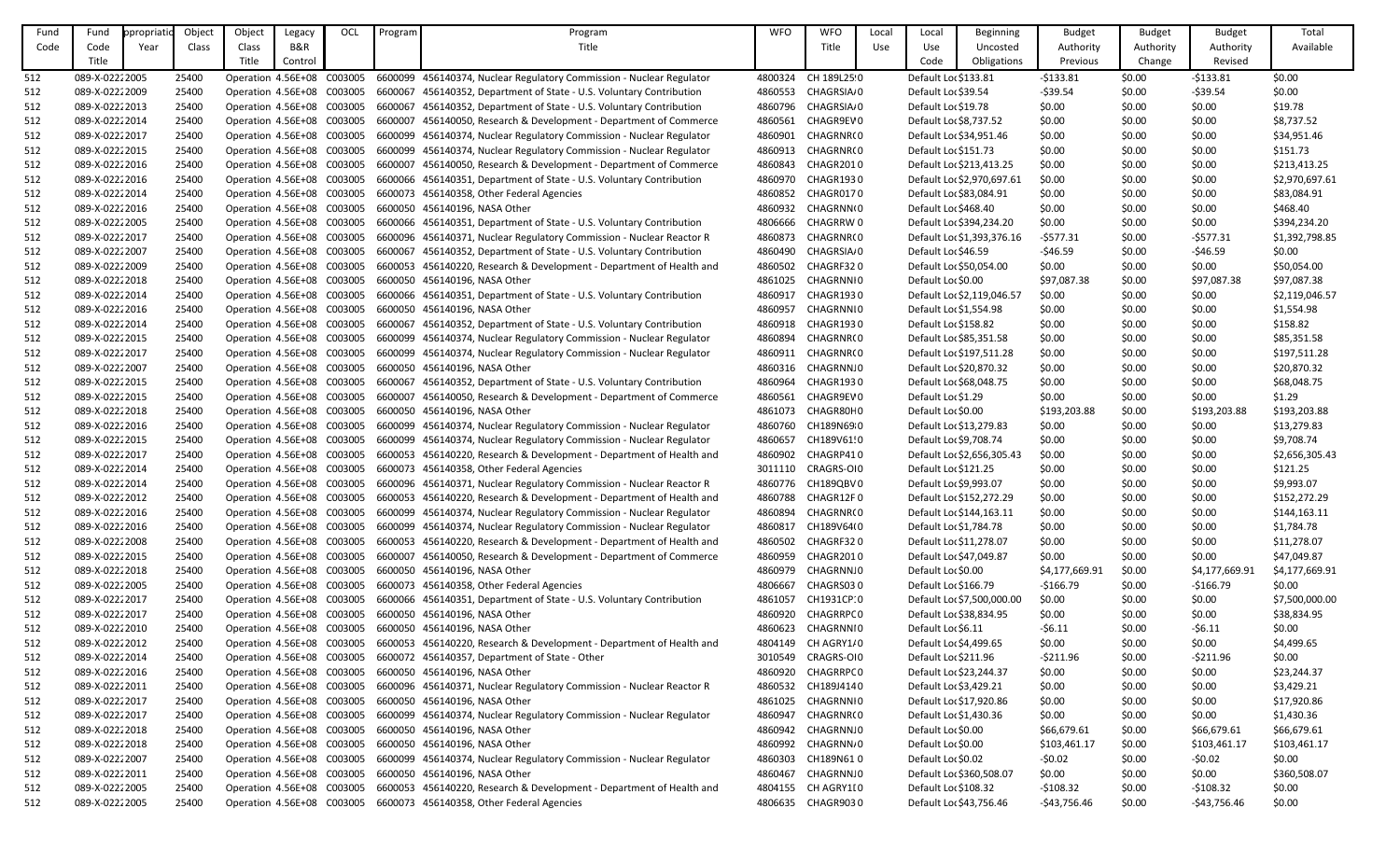| Fund | Fund                              | ppropriatio | Object | Object                     | Legacy         | OCL | Program | Program                                                                                         | <b>WFO</b> | <b>WFO</b>              | Local | Local                   | <b>Beginning</b>               | <b>Budget</b> | <b>Budget</b> | <b>Budget</b>  | Total           |
|------|-----------------------------------|-------------|--------|----------------------------|----------------|-----|---------|-------------------------------------------------------------------------------------------------|------------|-------------------------|-------|-------------------------|--------------------------------|---------------|---------------|----------------|-----------------|
| Code | Code                              | Year        | Class  | Class                      | <b>B&amp;R</b> |     |         | Title                                                                                           |            | Title                   | Use   | Use                     | Uncosted                       | Authority     | Authority     | Authority      | Available       |
|      | Title                             |             |        | Title                      | Control        |     |         |                                                                                                 |            |                         |       | Code                    | Obligations                    | Previous      | Change        | Revised        |                 |
| 512  | 089-X-0222 2016                   |             | 25400  |                            |                |     |         | Operation 4.56E+08 C003005 6600053 456140220, Research & Development - Department of Health and | 4803492    | CH AGRNII 0             |       |                         | Default Lor \$455,077.00       | \$0.00        | \$0.00        | \$0.00         | \$455,077.00    |
| 512  | 089-X-02222008                    |             | 25400  |                            |                |     |         | Operation 4.56E+08 C003005 6600007 456140050, Research & Development - Department of Commerce   | 4802949    | CH AGRM30               |       |                         | Default Lor \$509,058.59       | \$0.00        | \$0.00        | \$0.00         | \$509,058.59    |
| 512  | 089-X-02222018                    |             | 25400  | Operation 4.56E+08 C003005 |                |     |         | 6600050 456140196, NASA Other                                                                   | 4860932    | CHAGRNN(0               |       | Default Lor \$0.00      |                                | \$14,563.11   | \$0.00        | \$14,563.11    | \$14,563.11     |
| 910  | 089-X-024(2015                    |             | 25400  | Operation 4.56E+08 C003005 |                |     |         | 6600084 45614036B, Science and Technology - Other                                               | 4860847    | CHAGRHSI 0              |       | Default Loc \$34,200.86 |                                | \$0.00        | \$0.00        | \$0.00         | \$34,200.86     |
| 910  | 089-X-024(2014                    |             | 25400  | Operation 4.56E+08 C003005 |                |     |         | 6600014 456140075, Army - Other                                                                 | 4860884    | CHAGRW7 0               |       |                         | Default Loc \$131,126.99       | \$0.00        | \$0.00        | \$0.00         | \$131,126.99    |
| 910  | 089-X-024(2017                    |             | 25400  | Operation 4.56E+08 C003005 |                |     |         | 6600072 456140357, Department of State - Other                                                  | 4860787    | CHAGRSIA <sub>0</sub>   |       | Default Lor \$0.01      |                                | \$0.00        | \$0.00        | \$0.00         | \$0.01          |
| 910  | 089-X-024(2014                    |             | 25400  |                            |                |     |         | Operation 4.56E+08 C003005 6600084 45614036B, Science and Technology - Other                    | 4860915    | CHAGRHSI 0              |       | Default Loc \$11,352.52 |                                | \$0.00        | \$0.00        | \$0.00         | \$11,352.52     |
| 910  | 089-X-024(2015                    |             | 25400  | Operation 4.56E+08 C003005 |                |     |         | 6600014 456140075, Army - Other                                                                 | 4860884    | CHAGRW70                |       | Default Loc \$97,087.38 |                                | \$0.00        | \$0.00        | \$0.00         | \$97,087.38     |
| 910  | 089-X-024(2014                    |             | 25400  | Operation 4.56E+08 C003005 |                |     |         | 6600014 456140075, Army - Other                                                                 | 4860885    | CHAGR1050               |       | Default Loc \$1,650.49  |                                | \$0.00        | \$0.00        | \$0.00         | \$1,650.49      |
| 910  | 089-X-024(2014                    |             | 25400  | Operation 4.56E+08 C003005 |                |     | 6600084 | 45614036B, Science and Technology - Other                                                       | 4841247    | CHAGRHSF 0              |       | Default Loc \$4,212.25  |                                | \$0.00        | \$0.00        | \$0.00         | \$4,212.25      |
| 910  | 089-X-024(2014                    |             | 25400  |                            |                |     |         | Operation 4.56E+08 C003005 6600072 456140357, Department of State - Other                       | 4860787    | CHAGRSIA <sub>'</sub> 0 |       | Default Loc \$729.56    |                                | \$0.00        | \$0.00        | \$0.00         | \$729.56        |
| 910  | 089-X-024(2014                    |             | 25400  | Operation 4.56E+08 C003005 |                |     |         | 6600084 45614036B, Science and Technology - Other                                               | 4860789    | <b>CHAGRHSI 0</b>       |       | Default Loc \$4,403.81  |                                | \$0.00        | \$0.00        | \$0.00         | \$4,403.81      |
| 1055 | 089-X-024: 2015                   |             | 25400  |                            |                |     |         | Operation 4.56E+08 C003005 6600084 45614036B, Science and Technology - Other                    | 4860923    | CHARGHSF 0              |       | Default Loc \$696.09    |                                | \$0.00        | \$0.00        | \$0.00         | \$696.09        |
| 1055 | 089-X-024: 2012                   |             | 25400  |                            |                |     |         | Operation 4.56E+08 C003005 6600084 45614036B, Science and Technology - Other                    | 4860789    | CHAGRHSF 0              |       | Default Lor \$1,561.80  |                                | \$0.00        | \$0.00        | \$0.00         | \$1,561.80      |
| 1055 | 089-X-024: 2011                   |             | 25400  |                            |                |     |         | Operation 4.56E+08 C003005 6600084 45614036B, Science and Technology - Other                    | 4860604    | CHAGRHSI 0              |       | Default Lor \$25,454.80 |                                | \$0.00        | \$0.00        | \$0.00         | \$25,454.80     |
| 1055 | 089-X-024: 2012                   |             | 25400  |                            |                |     |         | Operation 4.56E+08 C003005 6600084 45614036B, Science and Technology - Other                    | 4860604    | CHAGRHSI 0              |       | Default Lor \$20,000.00 |                                | \$0.00        | \$0.00        | \$0.00         | \$20,000.00     |
| 1055 | 089-X-024: 2016                   |             | 25400  | Operation 4.56E+08 C003005 |                |     |         | 6600084 45614036B, Science and Technology - Other                                               | 4861005    | CHAGRHSI 0              |       |                         | Default Loc \$543,163.05       | \$0.00        | \$0.00        | \$0.00         | \$543,163.05    |
| 1055 | 089-X-024: 2011                   |             | 25400  | Operation 4.56E+08 C003005 |                |     |         | 6600020 456140086, Navy - Other                                                                 | 4860694    | CHAGRN0(0               |       | Default Lor \$2,572.20  |                                | \$0.00        | \$0.00        | \$0.00         | \$2,572.20      |
| 1055 | 089-X-024: 2015                   |             | 25400  | Operation 4.56E+08 C003005 |                |     |         | 6600084 45614036B, Science and Technology - Other                                               | 4860933    | CHAGRHSI 0              |       | Default Loc \$2,147.71  |                                | \$0.00        | \$0.00        | \$0.00         | \$2,147.71      |
| 1055 | 089-X-024: 2015                   |             | 25400  |                            |                |     |         | Operation 4.56E+08 C003005 6600084 45614036B, Science and Technology - Other                    | 4860960    | CHAGRHSI 0              |       |                         | Default Loc \$220,841.38       | \$0.00        | \$0.00        | \$0.00         | \$220,841.38    |
| 1055 | 089-X-024: 2018                   |             | 25400  |                            |                |     |         | Operation 4.56E+08 C003005 6600109 456140063, Air Force - Other                                 | 4861078    | CHAGRF4F0               |       | Default Lor \$0.00      |                                | \$97,087.38   | \$0.00        | \$97,087.38    | \$97,087.38     |
| 1055 | 089-X-024: 2016                   |             | 25400  | Operation 4.56E+08 C003005 |                |     |         | 6600084 45614036B, Science and Technology - Other                                               | 4860997    | <b>CHAGRHSHO</b>        |       | Default Loc \$73,555.62 |                                | \$0.00        | \$0.00        | \$0.00         | \$73,555.62     |
| 1055 | 089-X-024: 2017                   |             | 25400  | Operation 4.56E+08 C003005 |                |     |         | 6600040 456140142, Other DOD Agencies - Other                                                   | 4861055    | CHAGRNCS 0              |       |                         | Default Lor \$400,000.00       | \$0.00        | \$0.00        | \$0.00         | \$400,000.00    |
| 1055 | 089-X-024: 2015                   |             | 25400  | Operation 4.56E+08 C003005 |                |     |         | 6600084 45614036B, Science and Technology - Other                                               | 4842545    | CHAGRHSI 0              |       | Default Loc \$2,702.32  |                                | \$0.00        | \$0.00        | \$0.00         | \$2,702.32      |
| 1055 | 089-X-024: 2018                   |             | 25400  | Operation 4.56E+08 C003005 |                |     |         | 6600040 456140142, Other DOD Agencies - Other                                                   | 4861085    | CHAGRNR.0               |       | Default Lor \$0.00      |                                | \$619,985.00  | \$0.00        | \$619,985.00   | \$619,985.00    |
| 1055 | 089-X-02432015                    |             | 25400  |                            |                |     |         | Operation 4.56E+08 C003005 6600014 456140075, Army - Other                                      | 4860967    | CHAGR1070               |       | Default Loc \$243.43    |                                | \$0.00        | \$0.00        | \$0.00         | \$243.43        |
| 1055 | 089-X-024: 2016                   |             | 25400  | Operation 4.56E+08 C003005 |                |     |         | 6600040 456140142, Other DOD Agencies - Other                                                   | 4861013    | CHAGRNID 0              |       |                         | Default Lor \$100,000.00       | \$0.00        | \$0.00        | \$0.00         | \$100,000.00    |
| 1055 | 089-X-024: 2017                   |             | 25400  |                            |                |     |         | Operation 4.56E+08 C003005 6600084 45614036B, Science and Technology - Other                    | 4861024    | CHAGRHSI 0              |       | Default Lor \$40,000.00 |                                | \$0.00        | \$0.00        | \$0.00         | \$40,000.00     |
| 1055 | 089-X-024: 2017                   |             | 25400  |                            |                |     |         | Operation 4.56E+08 C003005 6600084 45614036B, Science and Technology - Other                    |            | 4861051 CHAGRHSF0       |       |                         | Default Lor \$105,000.00       | \$0.00        | \$0.00        | \$0.00         | \$105,000.00    |
| 1055 | 089-X-024: 2017                   |             | 25400  |                            |                |     |         | Operation 4.56E+08 C003005 6600084 45614036B, Science and Technology - Other                    | 4861005    | CHAGRHSI 0              |       |                         | Default Lor \$2,047,256.00     | \$0.00        | \$0.00        | \$0.00         | \$2,047,256.00  |
| 1055 | 089-X-024: 2017                   |             | 25400  |                            |                |     |         | Operation 4.56E+08 C003005 6600084 45614036B, Science and Technology - Other                    |            | 4861038 AGRHSHQI0       |       | Default Lor \$535.90    |                                | \$0.00        | \$0.00        | \$0.00         | \$535.90        |
| 1055 | 089-X-02432018                    |             | 25400  |                            |                |     |         | Operation 4.56E+08 C003005 6600084 45614036B, Science and Technology - Other                    | 4861051    | CHAGRHSI 0              |       | Default Lor \$0.00      |                                | \$50,000.00   | \$0.00        | \$50,000.00    | \$50,000.00     |
| 1055 | 089-X-024: 2010                   |             | 25400  |                            |                |     |         | Operation 4.56E+08 C003005 6600040 456140142, Other DOD Agencies - Other                        | 4860682    | CHAGREAC 0              |       | Default Lor \$1,372.48  |                                | $-51,372.48$  | \$0.00        | $-51,372.48$   | \$0.00          |
| 1055 | 089-X-024: 2016                   |             | 25400  | Operation 4.56E+08 C003005 |                |     |         | 6600084 45614036B, Science and Technology - Other                                               | 4860960    | <b>CHAGRHSI 0</b>       |       | Default Lor \$90,000.00 |                                | \$0.00        | \$0.00        | \$0.00         | \$90,000.00     |
| 1055 | 089-X-024: 2017                   |             | 25400  | Operation 4.56E+08 C003005 |                |     |         | 6600084 45614036B, Science and Technology - Other                                               |            | 4861048 CHAGRHSH0       |       |                         | Default Lor \$400,000.00       | \$0.00        | \$0.00        | \$0.00         | \$400,000.00    |
| 1055 | 089-X-024: 2016                   |             | 25400  | Operation 4.56E+08 C003005 |                |     |         | 6600084 45614036B, Science and Technology - Other                                               | 4842534    | CHAGRHSI 0              |       | Default Loc \$21,555.93 |                                | \$0.00        | \$0.00        | \$0.00         | \$21,555.93     |
| 1055 | 089-X-024: 2016                   |             | 25400  |                            |                |     |         | Operation 4.56E+08 C003005 6600033 456140124, DNA - Other                                       |            | 4861006 CHAGR1000       |       | Default Loc \$9,664.04  |                                | \$0.00        | \$0.00        | \$0.00         | \$9,664.04      |
| 1055 | 089-X-02432018                    |             | 25400  |                            |                |     |         | Operation 4.56E+08 C003005 6600040 456140142, Other DOD Agencies - Other                        |            | 4861082 CHAGREACO       |       | Default Lor \$0.00      |                                | \$15,000.00   | \$0.00        | \$15,000.00    | \$15,000.00     |
| 1055 | 089-X-024: 2017                   |             | 25400  | Operation 4.56E+08 C003005 |                |     |         | 6600084 45614036B, Science and Technology - Other                                               | 4861049    | CHAGRHSI 0              |       | Default Loc \$10,281.56 |                                | \$0.00        | \$0.00        | \$0.00         | \$10,281.56     |
| 1055 | 089-X-024: 2017                   |             | 25400  | Operation 4.56E+08 C003005 |                |     |         | 6600084 45614036B, Science and Technology - Other                                               |            | 4861002 CHAGRHSH0       |       | Default Loc \$9,013.25  |                                | $-59,013.25$  | \$0.00        | $-59,013.25$   | \$0.00          |
| 1055 | 089-X-024: 2016                   |             | 25400  | Operation 4.56E+08 C003005 |                |     | 6600084 | 45614036B, Science and Technology - Other                                                       | 4861008    | CHAGRHSI 0              |       | Default Lor \$25,000.00 |                                | \$0.00        | \$0.00        | \$0.00         | \$25,000.00     |
| 1055 | 089-X-024: 2012                   |             | 25400  | Operation 4.56E+08 C003005 |                |     |         | 6600084 45614036B, Science and Technology - Other                                               | 4860643    | CHAGRHSI 0              |       | Default Loc \$7,027.90  |                                | $-57,027.90$  | \$0.00        | -\$7,027.90    | \$0.00          |
| 1055 | 089-X-024: 2016                   |             | 25400  |                            |                |     |         | Operation 4.56E+08 C003005 6600084 45614036B, Science and Technology - Other                    | 4860994    | CHAGRHSI 0              |       | Default Loc \$2,561.17  |                                | \$0.00        | \$0.00        | \$0.00         | \$2,561.17      |
| 1055 | 089-X-02432009                    |             | 25400  | Operation 4.56E+08 C003005 |                |     |         | 6600020 456140086, Navy - Other                                                                 | 4860535    | CHAGRN0(0               |       | Default Loc \$1.63      |                                | $-51.63$      | \$0.00        | $-51.63$       | \$0.00          |
| 1055 | 089-X-024: 2018                   |             | 25400  | Operation 4.56E+08 C003005 |                |     |         | 6600040 456140142, Other DOD Agencies - Other                                                   | 4861083    | CHAGREAC 0              |       | Default Lor \$0.00      |                                | \$330,000.00  | \$0.00        | \$330,000.00   | \$330,000.00    |
| 5489 | 089-16/17-2016                    |             | 25400  | Operation 4.56E+08 C003005 |                |     |         | 6600073 456140358, Other Federal Agencies                                                       | 4861011    | CHAGRGX(302027          |       |                         | OTT 16-17 \$164,275.44         | \$0.00        | \$0.00        | \$0.00         | \$164,275.44    |
| 5499 | 089-X-03212016                    |             | 25400  | Operation 4.56E+08 C003005 |                |     |         | 6600072 456140357, Department of State - Other                                                  |            | 3012199 CRAGR-S-CO      |       | Default Loc \$25,808.25 |                                | \$0.00        | \$0.00        | \$0.00         | \$25,808.25     |
| 5499 | 089-X-03212014                    |             | 25400  | Operation 4.56E+08 C003005 |                |     |         | 6600072 456140357, Department of State - Other                                                  |            | 3012882 CRAGR 1930      |       | Default Loc \$638.50    |                                | \$0.00        | \$0.00        | \$0.00         | \$638.50        |
| 5499 | 089-X-03212014                    |             | 25400  |                            |                |     |         | Operation 4.56E+08 C003005 6600072 456140357, Department of State - Other                       |            | 3011110 CRAGRS-OI0      |       | Default Loc \$45.77     |                                | \$0.00        | \$0.00        | \$0.00         | \$45.77         |
|      | <b>Other Federal Agency Total</b> |             |        |                            |                |     |         |                                                                                                 |            |                         |       |                         | \$38,875,966.32 \$7,164,657.54 |               | \$0.00        | \$7,164,657.54 | \$46,040,623.86 |